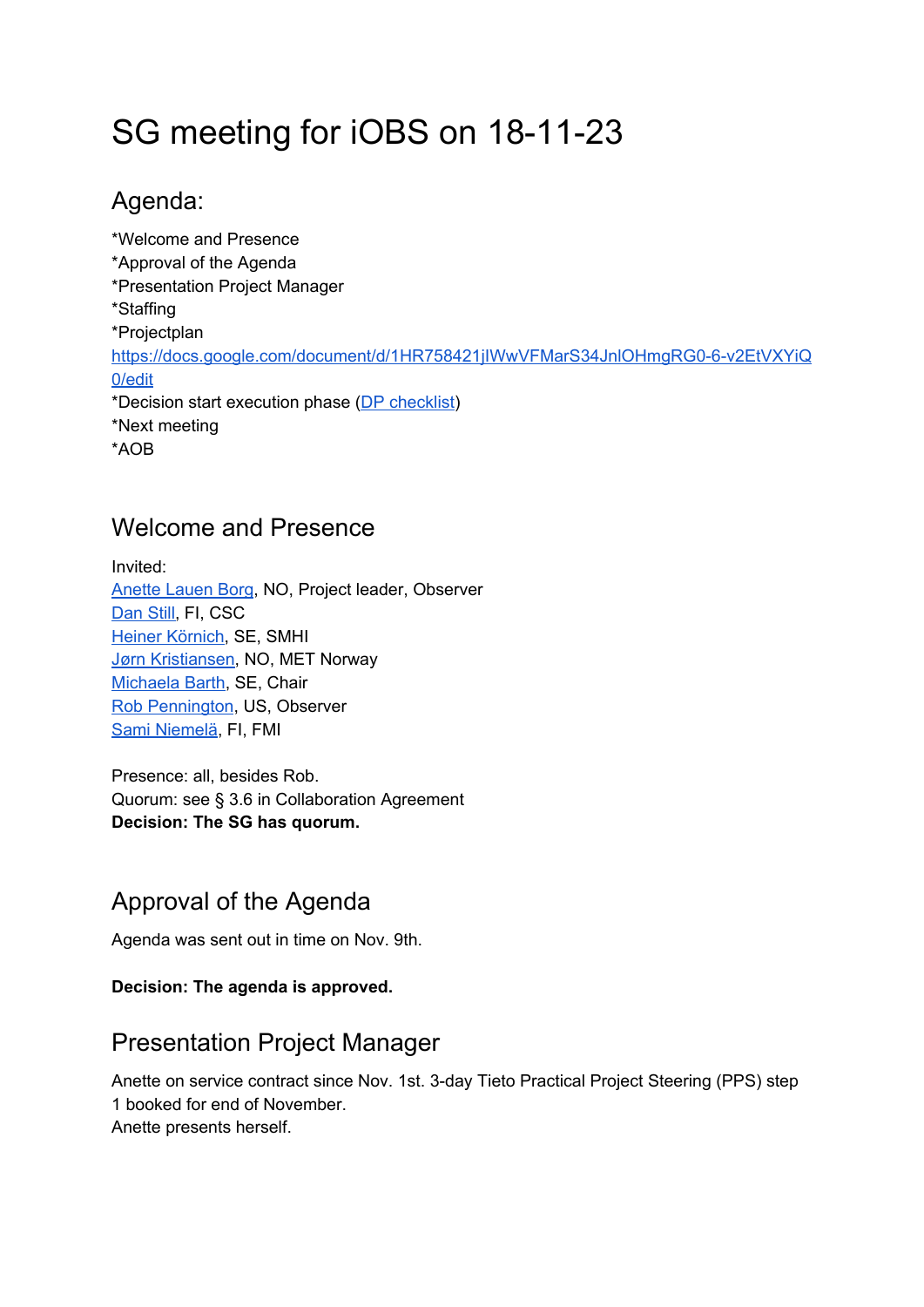# **Staffing**

CSC:

\*expertise on ML and AI (Markus Koskinen, Aleksi Kallio, later in the project) IaaS expertise Johan Guldmyr/N.N.

\*testing IaaS infrastructure, (no names on that yet)

SMHI:

\*several names provided, depending on needed competence and intended start date

\*\* Data assimilation, Algorithms (Jelena Bojarova)

\*\* Use of Observation (Martin Ridal)

\*\*IT specialist (Esa Falkenroth)

\*\* NWP system (Lars Berggren)

\*\*ML, postprocessing, verification (Robin Isaksson, Måns Persson or Noelia Borau) FMI:

\*two names so far:

\*\* numerical weather prediction nowcasting expert (Erik Gregow)

\*\* quality control of new observations (Lasse Latva)

MET NO:

\*Anette

\*Code scientist/architect might be available for novel type observations: Roel Stappers \*Mid January new person: code structure, preprocessing and quality control and extending use of qc control to new types of observations: Frederik de Roo (Mareille Wolff) \*ML and qc (Nico)

## Project plan

The project plan draft had been shared by the Project manager in advance:

[https://docs.google.com/document/d/1HR758421jIWwVFMarS34JnlOHmgRG0-6-v2EtVXYiQ](https://docs.google.com/document/d/1HR758421jIWwVFMarS34JnlOHmgRG0-6-v2EtVXYiQ0/edit) [0/edit](https://docs.google.com/document/d/1HR758421jIWwVFMarS34JnlOHmgRG0-6-v2EtVXYiQ0/edit)

OpenScience aspects of importance for NordForsk

Discussion: Input data doesn't have to be open, output data should be open. Common preprocessing as a goal.

SAPP: open source (under conditions), future support might be available Has to be broken down to fewer and smaller tasks (so number and person months and person can be put on it) to get overview of workload. Tasks can be moved around Clarify own interest and contribution competence by commenting directly in the document Idea: split up main area lead per partner? <- should be investigated area number doesn't imply chronological order. Write also text about the different areas.

Potential future partners: Norwegian Glenna partners.